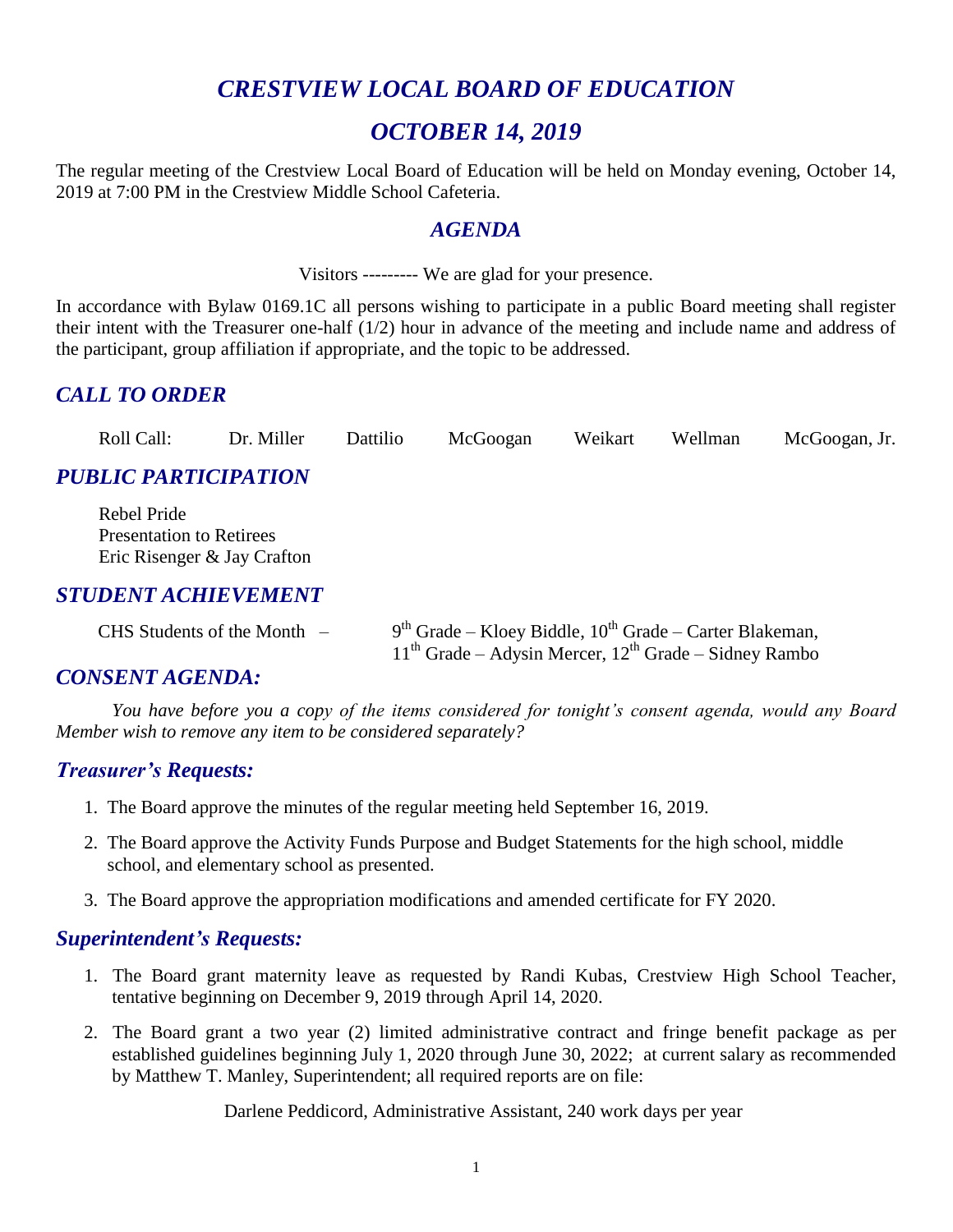- 3. The Board accept the resignation of Gregory Woolman as the  $7<sup>th</sup>$  Grade Boys Basketball Coach for the 2019-20 school year effective immediately.
- 4. The Board accept the resignation of Tristan Reynolds as the Varsity Boys Assistant Basketball Coach for the 2019-20 school year effective immediately.
- 5. The Board accept the resignation of Ronald McCloskey as the Computer Club Advisor for the 2019-20 school year effective immediately.
- 6. The Board approve the stipend payment to the following certificated personnel for the 2019-20 school year as per salary schedule for the assignments designated: all required reports are on file:

Colby Adams – Cooperating Teacher Supervision of student teacher Lisa Campbell – Cooperating Teacher Supervision of student teacher Jill Griffith – Cooperating Teacher Supervision of student teacher Steve Weber – Cooperating Teacher Supervision of student teacher

7. The Board grant supplemental contract to the following licensed personnel to provide achievement test intervention at the middle school under the T.E.C. (Teach Each Child) program for the 2019-20 school year, pending adequate student enrollment; stipend payment as per contract; all required reports are on file:

Jamie Meredith (effective 9-26-19)

8. The Board grant supplemental contracts to the following licensed personnel for the 2019-2020 school year as per salary schedule for the assignment designated pursuant to O.R.C. 3313.53; all required reports are on file:

> Gregory Woolman – CMS  $8<sup>th</sup>$  Grade Boys Basketball Coach Sarah Finch – CHS Detention Monitor

9. The Board grant pupil activity contracts to the following nonteaching personnel for the 2019-20 school year as per salary schedule for the assignment designated pursuant to O.R.C. 3313.53; all required reports are on file:

> Troy Duwe – CHS Varsity Boys Assistant Basketball Coach Scott Murray – CHS Junior Varsity Boys Basketball Coach Tristan Reynolds - CMS 7<sup>th</sup> Grade Boys Basketball Coach

10. The Board approve the following as a non-paid volunteers for the 2019-20 school year; all required reports are on file:

> Allyson McGoogan – CHS Varsity Girls Assistant Softball Coach Timothy Vargo – CHS Volunteer Boys Basketball Coach Alexis Gates – CMS/CHS Volunteer Boys/Girls Basketball Coach

11. The Board approve the following personnel for Athletic Department event position for the 2019-20 school year:

Sherry Grundy – Ticket Taker

12. The Board approve the following non-teaching personnel be placed on the approved substitute list for the 2019-20 school year, substitute basis only, according to wage rate for the assignment designated; all required reports are on file:

*Bus* **Driver** - Annette Van Horn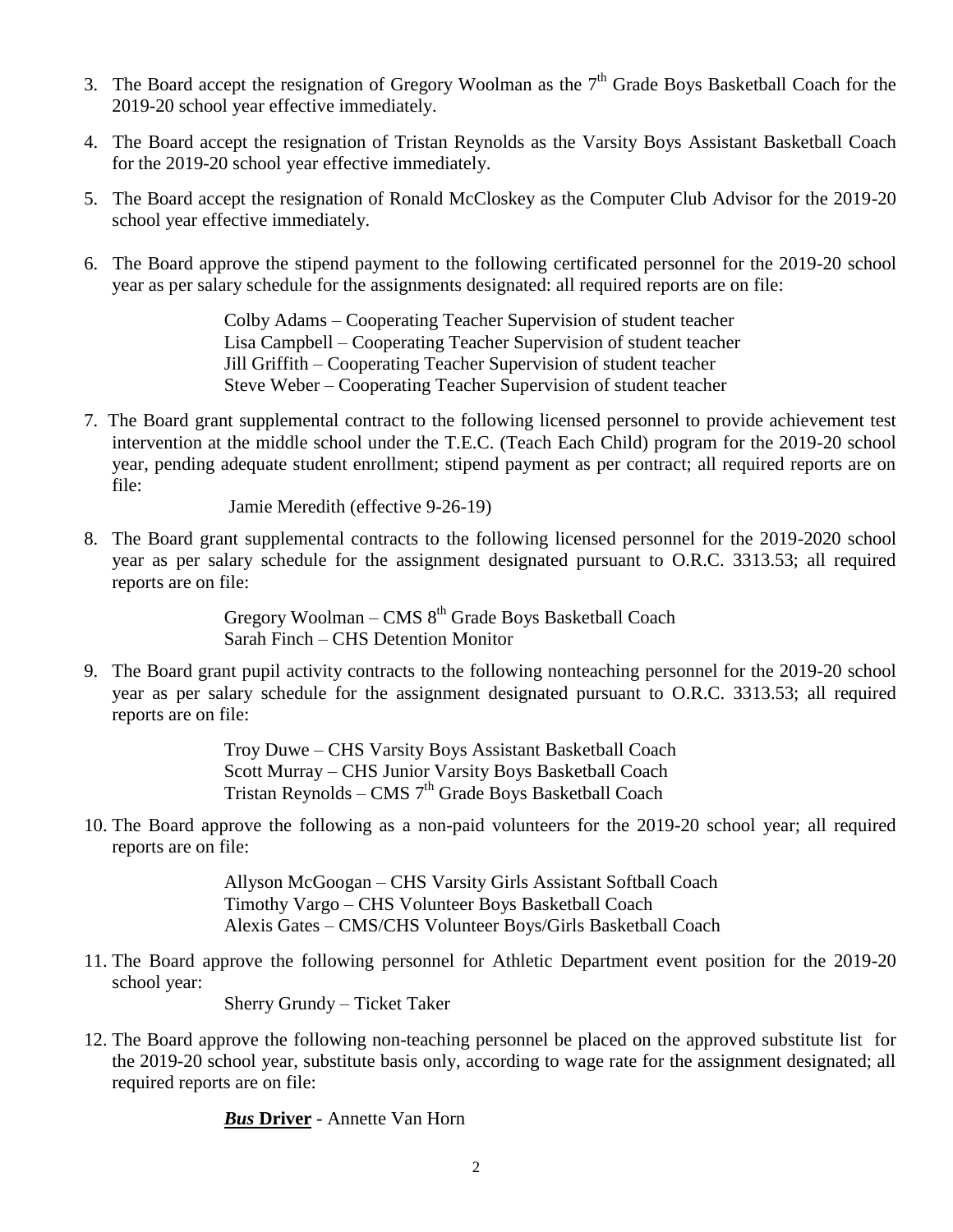13. The Board approve to support the Columbiana County Educational Service Center (ESC) to seek funding for the summer 2020 Fine Arts Academy.

# **END of CONSENT AGENDA**

| Recommend: The Board approve the consent agenda as presented:                                                                                                             |                                                                                                                                                                                                                                         |  |  |  |  |  |
|---------------------------------------------------------------------------------------------------------------------------------------------------------------------------|-----------------------------------------------------------------------------------------------------------------------------------------------------------------------------------------------------------------------------------------|--|--|--|--|--|
|                                                                                                                                                                           | Moved by ____, second by _____to approve consent agenda. Vote yes: ____, ____, ____, ____,<br>$\ldots$ . Vote no: $\ldots$ , $\ldots$ , $\ldots$ , $\ldots$ , $\ldots$ , Absent: $\ldots$ , $\ldots$ . Motion carried $\ldots$ . Failed |  |  |  |  |  |
| <b>Treasurer's Requests/Recommendations not included in Consent Agenda:</b>                                                                                               |                                                                                                                                                                                                                                         |  |  |  |  |  |
| 1. Recommend: The Board approve financial reports and investments as prepared and presented.                                                                              |                                                                                                                                                                                                                                         |  |  |  |  |  |
|                                                                                                                                                                           | Moved by _____, second by _____. Vote yes: _____, _____, _____, _____, _____. Vote no: ____, _____,                                                                                                                                     |  |  |  |  |  |
| 2. Recommend: The Board accept donations from:                                                                                                                            |                                                                                                                                                                                                                                         |  |  |  |  |  |
| Rebel Hoops Club<br>a.<br><b>Rubbermaid Corporation</b><br>$\mathbf{b}$ .                                                                                                 | \$900.00 to CHS Girls Basketball<br>for 500 lunch boxes to the Elementary                                                                                                                                                               |  |  |  |  |  |
|                                                                                                                                                                           | Moved by _____, second by _____. Vote yes: _____, _____, _____, _____, _____. Vote no: ____, _____,                                                                                                                                     |  |  |  |  |  |
| <b>Board Reports:</b>                                                                                                                                                     |                                                                                                                                                                                                                                         |  |  |  |  |  |
| 1. Career Center Report<br>2. Student Achievement Liaison Report<br>3. Legislative Report<br>4. Student Board Member Report                                               | Mr. Wellman<br>Mr. Dattilio<br>Mr. Weikart<br>Mr. McGoogan, Jr.                                                                                                                                                                         |  |  |  |  |  |
| <b>Board Committee Reports:</b>                                                                                                                                           |                                                                                                                                                                                                                                         |  |  |  |  |  |
| 1. Buildings & Grounds<br>2. Athletic Council<br>3. Personnel<br>4. Finance Audit<br>5. Policy<br>6. Communications<br>7. Insurance<br>8. Business Advisory               | Mr. McGoogan<br>Mr. Dattilio<br>Mrs. Wellman<br>Mrs. Wellman<br>Mrs. Wellman<br>Mr. Weikart<br>Mr. Weikart<br>Mrs. Wellman                                                                                                              |  |  |  |  |  |
| <b>Administrative Reports:</b>                                                                                                                                            |                                                                                                                                                                                                                                         |  |  |  |  |  |
| 1. Elementary School<br>2. Middle School<br>3. High School<br>4. Special Education<br>5. Athletic<br>6. Lunchroom<br>7. Technology<br>8. Transportation<br>9. Maintenance | Mrs. Dangerfield<br>Mrs. Lemaster<br>Mrs. Nappi<br>Mr. Pancake<br>Mr. Cusick<br><b>Miss Wilmes</b><br>Mr. Miller<br>Mr. Burbick<br>Mr. Radman                                                                                           |  |  |  |  |  |